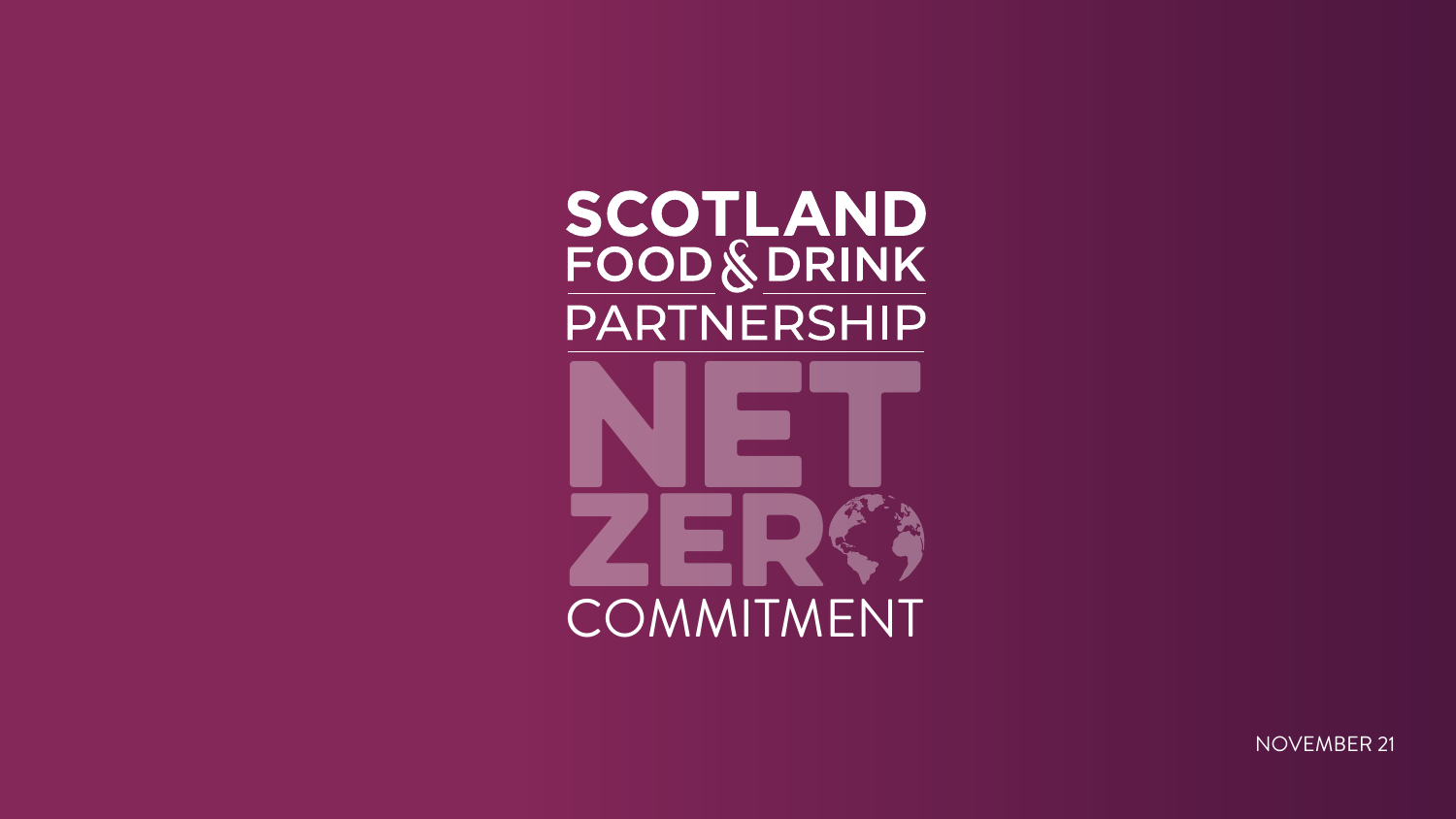**"Scotland's vital food and drink sector will be in capturing the opportunities in our journey to Net Zero."**

# INTRODUCTION



As governments, communities and businesses grapple with the right actions to take on a just transition to Net Zero, what we eat and drink – and how it is produced – is at the heart of this.

Net Zero transition will require sustained focus from Scotland's food and drink sector but the ambition and foundations are already in place. This document shows how we will accelerate our activity, working across the Scotland Food & Drink (SF&D) Partnership to pool resources and put in place the mechanisms to tackle our most pressing

As we do this, we will always remember - and celebrate – that Scotland is a nation blessed with food production potential. From our long, bountiful coastline to the 75% of our land mass under agricultural production, we are a land of food and drink. Reducing food production activity could be a crude way to reduce emissions. But it wouldn't be the responsible thing to do. In a country such as ours

which has such enormous potential to be a global leader and model in climate-friendly food production, we should see it as an obligation to grasp this potential. To produce more, better.

shared challenges, deliver the Scottish Government's 2045 Net Zero target, and help businesses stay on the front foot commercially.

> Inevitably, our Net Zero route will vary as new learning, technologies and consumer behaviours emerge, but one thing will be constant: **Scotland's vital food and drink sector will be relentless in capturing the opportunities in our journey to Net Zero.**

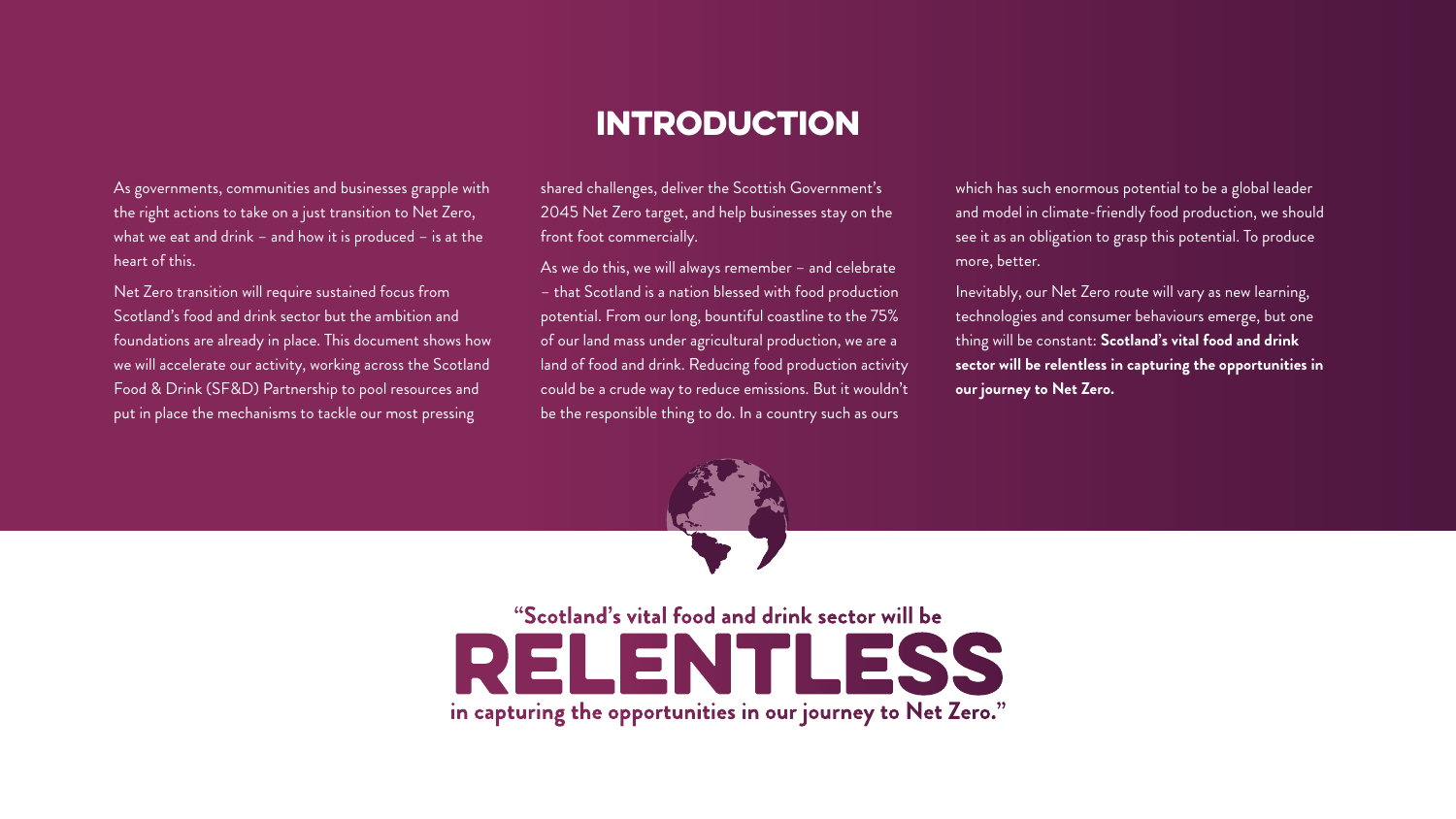Reaching Net Zero presents challenges for Scotland's food and drink sector.

We are a diverse sector encompassing farming, aquaculture, fishing and food manufacture. We have a high proportion of small and medium sized enterprises (SMEs), which may have the ambition to reach Net Zero but lack the skills, time or resources to do so.

And we're reliant on a wide range of partners outside the sector. In some cases, the technology to allow progress may not yet be available or affordable.

There are wider challenges too, such as the longer-term sustainability of our food systems and management of resources.

We also have businesses and research organisations that are already forging ahead in developing climate-friendly approaches, solutions and technologies – approaches that can be accelerated and disseminated.

But there are also reasons to be positive. Beyond the commercial imperative to maintain production in Scotland and protect our markets, we have an opportunity to sell on the basis of sustainability. After all, our natural resources are ideally suited to this.

# USING OUR STRENGTHS

And we are uniquely placed to work along the supply chain within Scotland to make a just Net Zero transition. The sector's collaboration model – bringing in the Scotland Food & Drink Partnership, our science base, our regulators and the Scottish Government – is our difference.

With these strengths, we can do more than meet targets and help businesses manage change. By reinforcing Scotland as a leader and exemplar in low-carbon food and drink production, we can sharpen our competitive edge in the marketplace, selling not just food and drink but also our knowledge and solutions.

### **The Net Zero challenge is huge, but so is the opportunity. We can – and must – make it ours.**

# OUR NET ZERO JOURNEY

There's an urgency about the transition to Net Zero, but a need for plans that are based on commercial realities and make best use of our sectoral strengths. Across the SF&D Partnership, we recognise the need to take all parts of the sector and supply chain with us, supporting businesses to invest their resources fruitfully and in ways that will meet market demands.

To do this, our approach to the transition is built on:

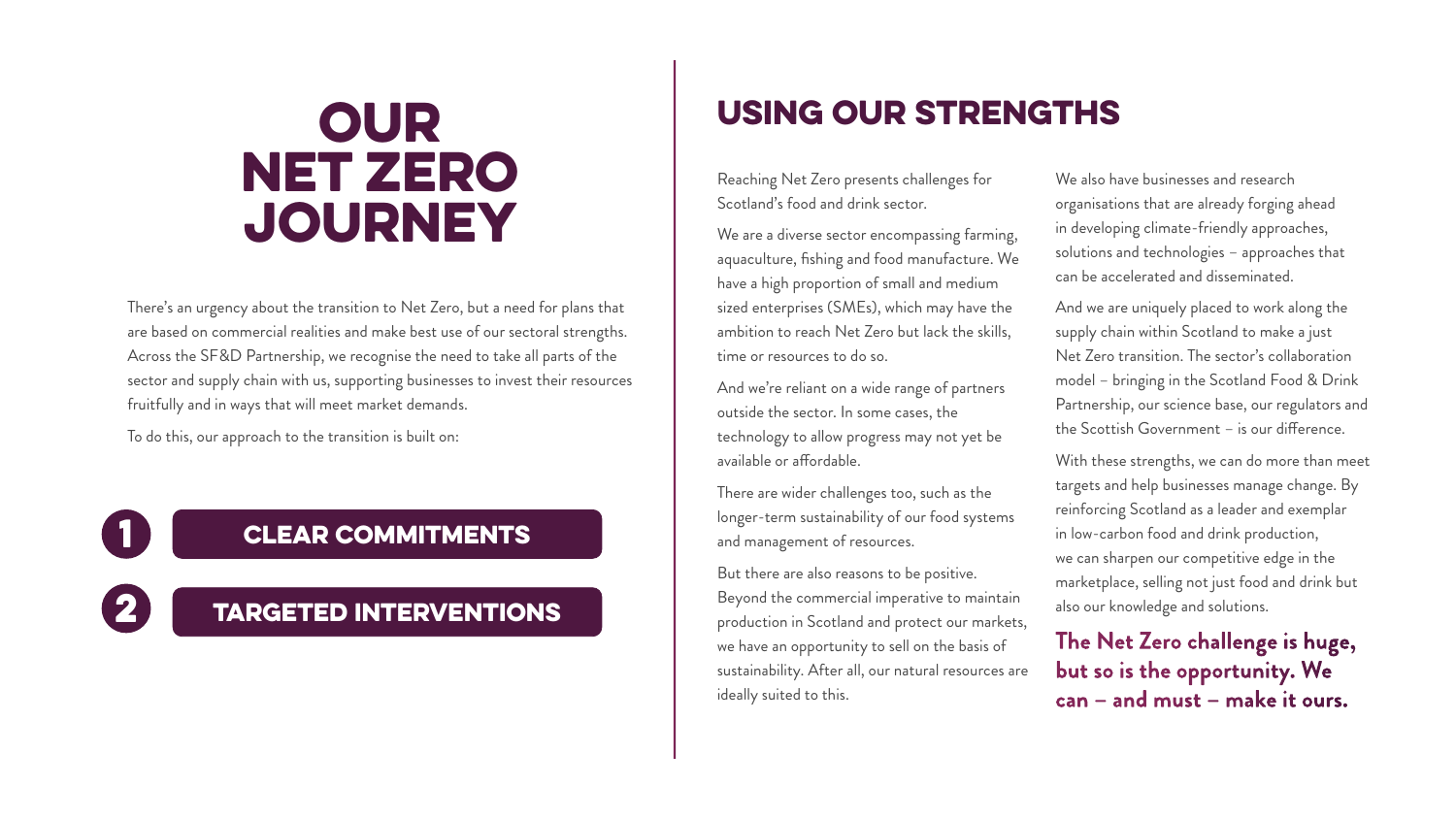On Net Zero, as on all our activity, we are working together to:



### THE SCOTLAND FOOD & DRINK PARTNERSHIP APPROACH

The journey to Net Zero is well underway in Scotland's food and drink sector, with our partners embarking on their own sectoral Net Zero strategies:

DAIRY UK: [Updated Dairy Road Map under development](https://www.dairyuk.org/wp-content/uploads/2021/11/Dairy-Roadmap-Climate-Ambition-Final-Version.pdf)

#### Food & Drink Federation Scotland: [Net Zero Ambition](https://www.fdf.org.uk/globalassets/resources/webinars/webinar-the-road-to-net-zero-for-food-and-drink-slides.pdf)

#### SCOTCH WHISKY ASSOCIATION: SCOTCH WHISKY INDUSTRY SUSTAINABILITY STRATEGY

#### Salmon Scotland: [A Better Future For Us All](https://www.salmonscotland.co.uk/betterfuture)

**Operate as a true partnership, taking collective** responsibility for our journey to Net Zero, and joining up our work, sector strategies and insights.



Seafood Scotland: [Net zero toolkit](https://www.seafoodscotland.org/talking-about-net-zero/)

Scottish Red Meat Resilience Group: COP26 'Our Steak In The Ground' Position Paper followed by Sector Roadmap in due course.



SCOTTISH WHOLESALE ASSOCIATION: [Decarbonisation of the Wholesale Industry](https://www.scottishwholesale.co.uk/news/posts/2021/october/swa-launch-fleets-decarbonisation-report-sector-roadmap-to-net-zero/) **Do the right things well**, driving progress and sharing knowledge across the Partnership, rather than duplicating effort or taking on 'everything, everywhere'.



**Be mindful of commercial realities for businesses,**  looking for profitable and sustainable market opportunities for the whole sector.



**Value the people who power the sector,** looking to build skills, opportunities and a pipeline of talent and ambition along the whole supply chain.

**Resource priority areas with people and financial support,** even where this may require tough decisions.



National Farmers Union Scotland: [Farming 1.5 From Here To 2045](https://a7353cf8-3f00-4057-ba25-219e031620a6.usrfiles.com/ugd/a7353c_db9fa0546fb2487dbf014e8cc4865019.pdf)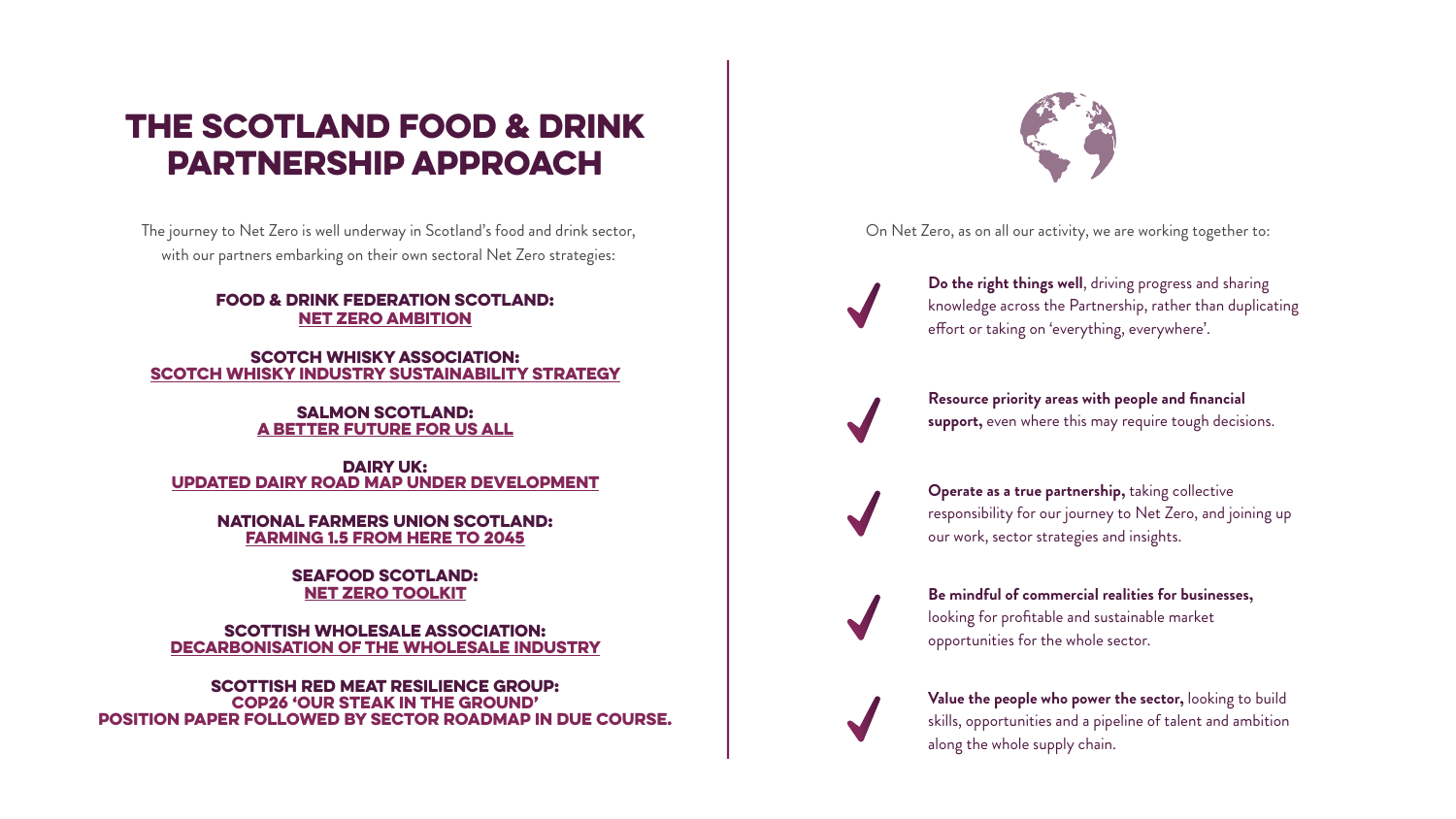

Five long-term commitments will steer every stage of our Net Zero journey and set the direction for our interventions and support:



#### **WE WILL PUT NET ZERO AT THE HEART OF OUR SECTOR STRATEGIES.**

The growth of the sector is inseparable from the transition to Net Zero and wider issues around sustainable food and drink production. Our activity will reflect that and evolve in response to new learning.



#### **WE WILL SUPPORT SCOTLAND'S FOOD AND DRINK BUSINESSES ON** THE NET ZERO JOURNEY.

Our planning and interventions will cater for businesses' identified needs and opportunities, with a particular focus on SMEs since they represent over 90% of food and drink businesses.

#### **WE WILL TACKLE OUR KEY SHARED CHALLENGES THROUGH COLLABORATION.**

We will extend collaboration beyond our existing full supply chain approach, working with other sectors to share solutions and best practice in addressing asset lifecycle planning, energy, packaging, waste and carbon sequestration.

# **1 CLEAR COMMITMENTS**





#### **WE WILL USE DATA TO DRIVE OUR ACTIVITY.**

A priority is to share data more effectively and fill current data gaps on emissions and sequestration in order to clarify progress needed, set benchmarks and interim targets, and design interventions and opportunities in different subsectors. We will measure and report on our progress.



#### **WE WILL MAKE OUR NET ZERO TRANSITION A** JUST ONE.

Our sector is a major employer in Scotland and an anchor in many communities. In designing routes to Net Zero, we will take people and communities with us, looking to support green skills, fair work and lifelong careers in rural and urban areas of Scotland.

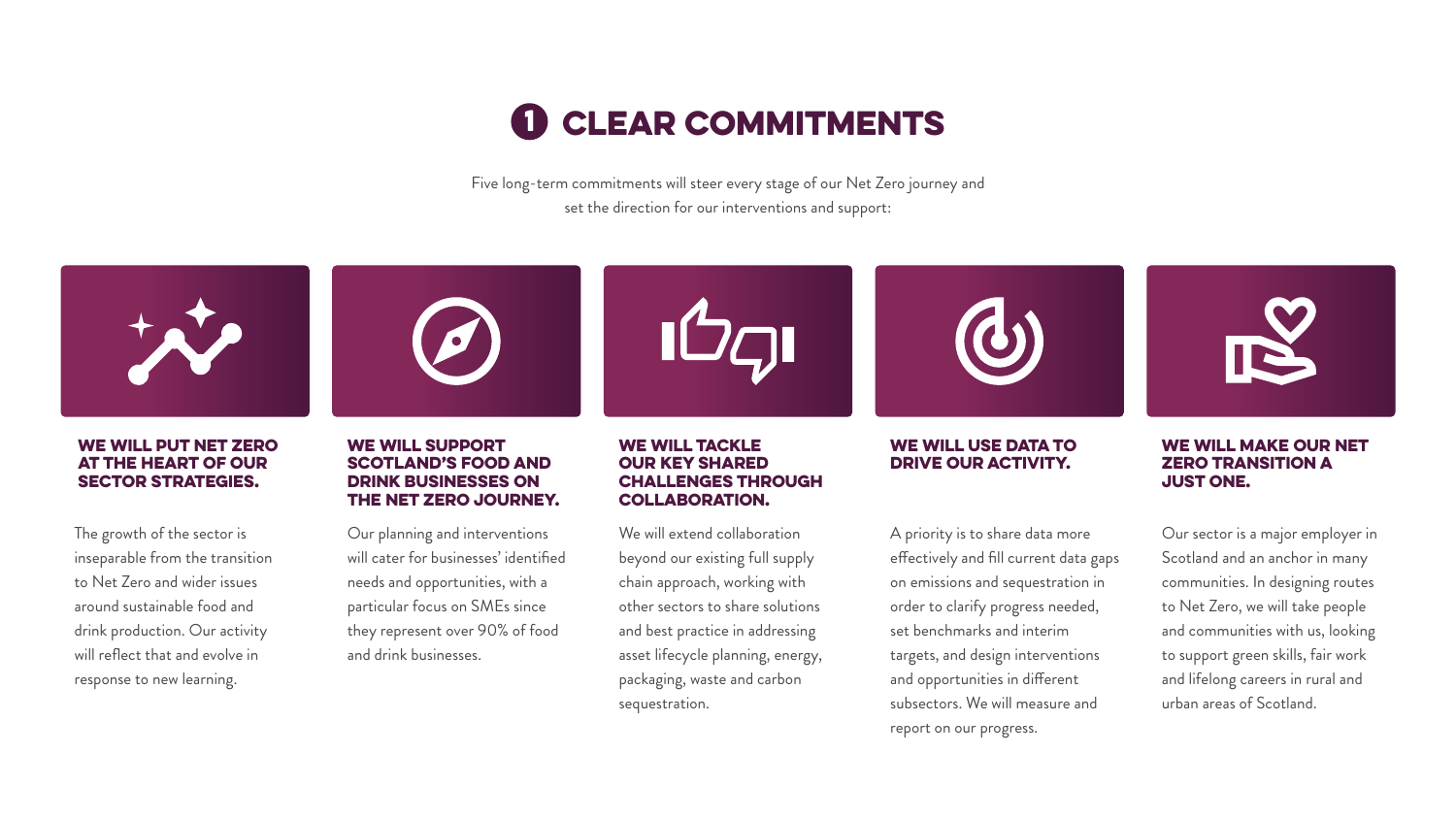To deliver on our five commitments on Net Zero, we will continually design and deliver targeted interventions. Each will help Scotland's food and drink sector address key Net Zero challenges and opportunities; each will help us as a nation to make a just Net Zero transition by 2045.

The interventions described below are already in train and will be delivered by 2023. Others will be developed continually as we learn lessons, incorporate new science and innovation and build on the exemplary progress already being achieved by food and drink businesses.

With all these interventions, our ask of food and drink businesses is that they grasp the support available, accepting that climate change affects – and needs urgent action from – every business, and telling us what's working and what else they need.





#### Supporting Scotland's food and drink businesses on the Net Zero journey

- Revise our Ambition 2030, export and UK market development strategies, to embed the just transition to Net Zero and sustainable food production in everything we do.
- Set up SF&D Partnership Net Zero team to coordinate and deliver our Net Zero Commitment and support the Partnership to prioritise shared challenges.
- Build on current work in the Recovery Plan, funded by the Scottish Government, which is already supporting Net Zero activity.

- Develop resources for businesses of all sizes, showing the support and activity underway to guide their Net Zero transition and adding to resources such as the SF&D / Zero Waste Scotland Greening Your Business toolkit and the FDF Net Zero handbook.
- Provide actionable customer insights on Net Zero through the Knowledge Bank.
- Launch ONE/SF&D dedicated Net Zero Advisor pilot to test the value of one-to-one support for businesses and build collaborative networks and activity.
- Partner with Interface on Net Zero challenge fund for businesses to work with academia to develop bespoke solutions for their business.
- Identify where intervention can best accelerate improvement and effective mitigation – for example, ONE will commission research on major food chains in northeast Scotland such as sea food, bakery and meat.

# 2 targeted interventions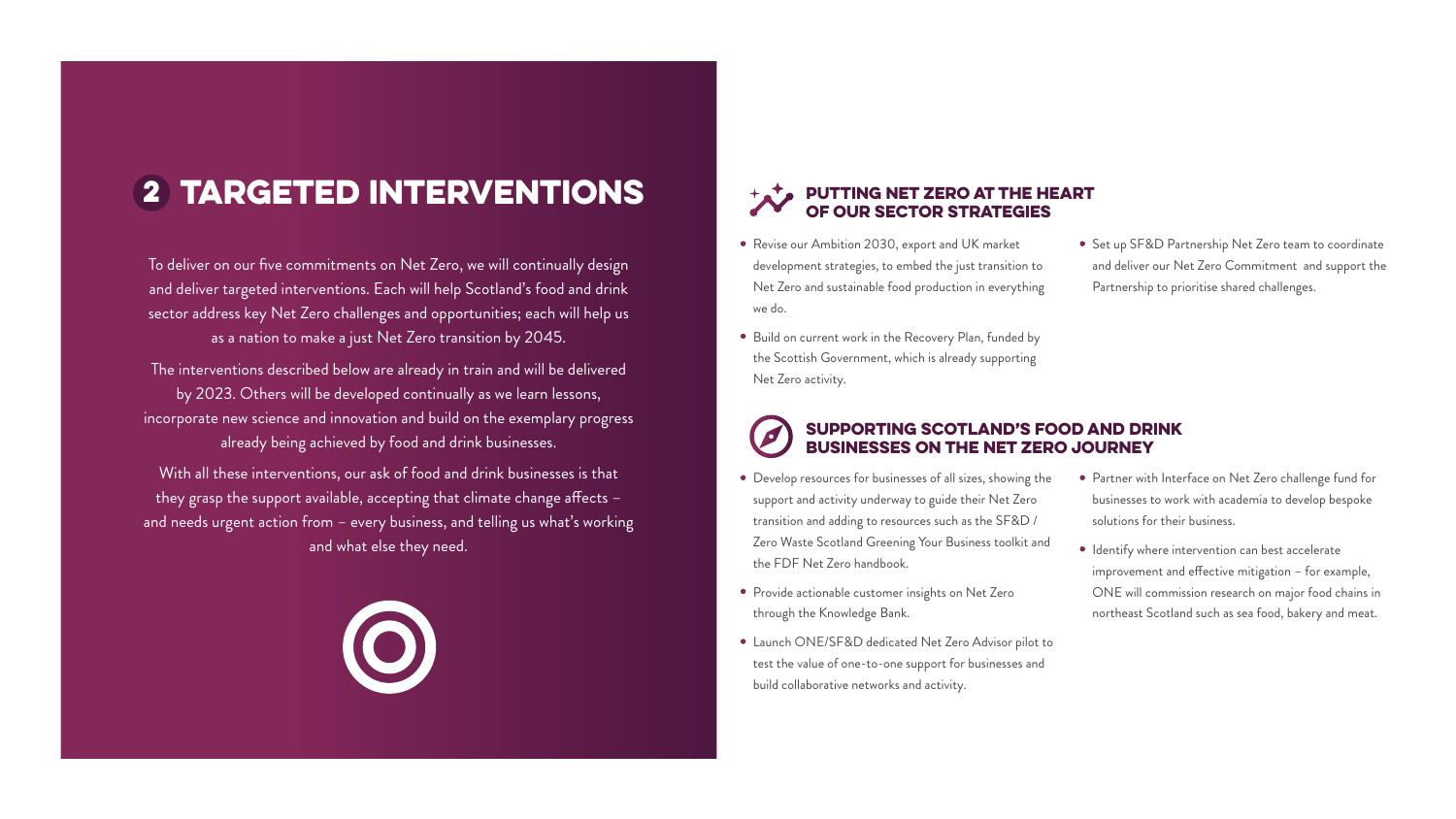#### Using data to drive our activity

#### Making our Net Zero transition a just one

- Set up an SF&D Partnership technical group to harness subsector activity on data, build on existing data projects and methodologies, and improve data collection on greenhouse gas emissions and sequestration.
- Coordinate wider collaboration with relevant organisations on how best to use existing data, fill gaps, and explore solutions to operationalise better data collection from businesses, in order to produce an emissions baseline for the food and drink industry and set interim targets on a pathway to achieve net zero by 2045.

- Support the delivery of the Skills Development Scotland Climate Emergency Skills Action Plan 2020-2025.
- Support development of climate literacy project for SF&D Regional Food Groups.
- Further develop Net Zero objectives and practical guidance in the SF&D Partnership Academy curriculum.

#### Tackling our key shared challenges through collaboration

- Work with partners on a programme of ongoing learning events, including a Scottish Nordic Knowledge Exchange conference for 2022.
- Create an active 'community of interest' in Scotland of first-mover businesses on Net Zero transition to collaborate on and progress ideas and solutions.
- Build on that community of interest and our other Net Zero interventions to help develop investible propositions in climate-friendly food and drink production, and seek out those willing to invest.



Collaboration has already worked well for Scotland's food and drink sector, fuelling our growth and reputation. In the journey to Net Zero, we must also collaborate beyond the SF&D Partnership, for example:

### COLLABORATION WILL POWER OUR JOURNEY

**On specific programmes and solutions, such as partnering with NatureScot on its Natural Capital Pilot Programme, and with ScotlandIS to develop solutions to help businesses monitor emissions reduction**

**With organisations that can provide relevant expertise, such as the Carbon Trust, Climate Change Committee, Energy Savings Trust, Innovation Centres, Keep Scotland Beautiful, National Manufacturing Institute Scotland (NMIS) and Zero Waste Scotland, and other supply chain organisations, such as Scottish Grocers Federation and Scottish Wholesale Association.**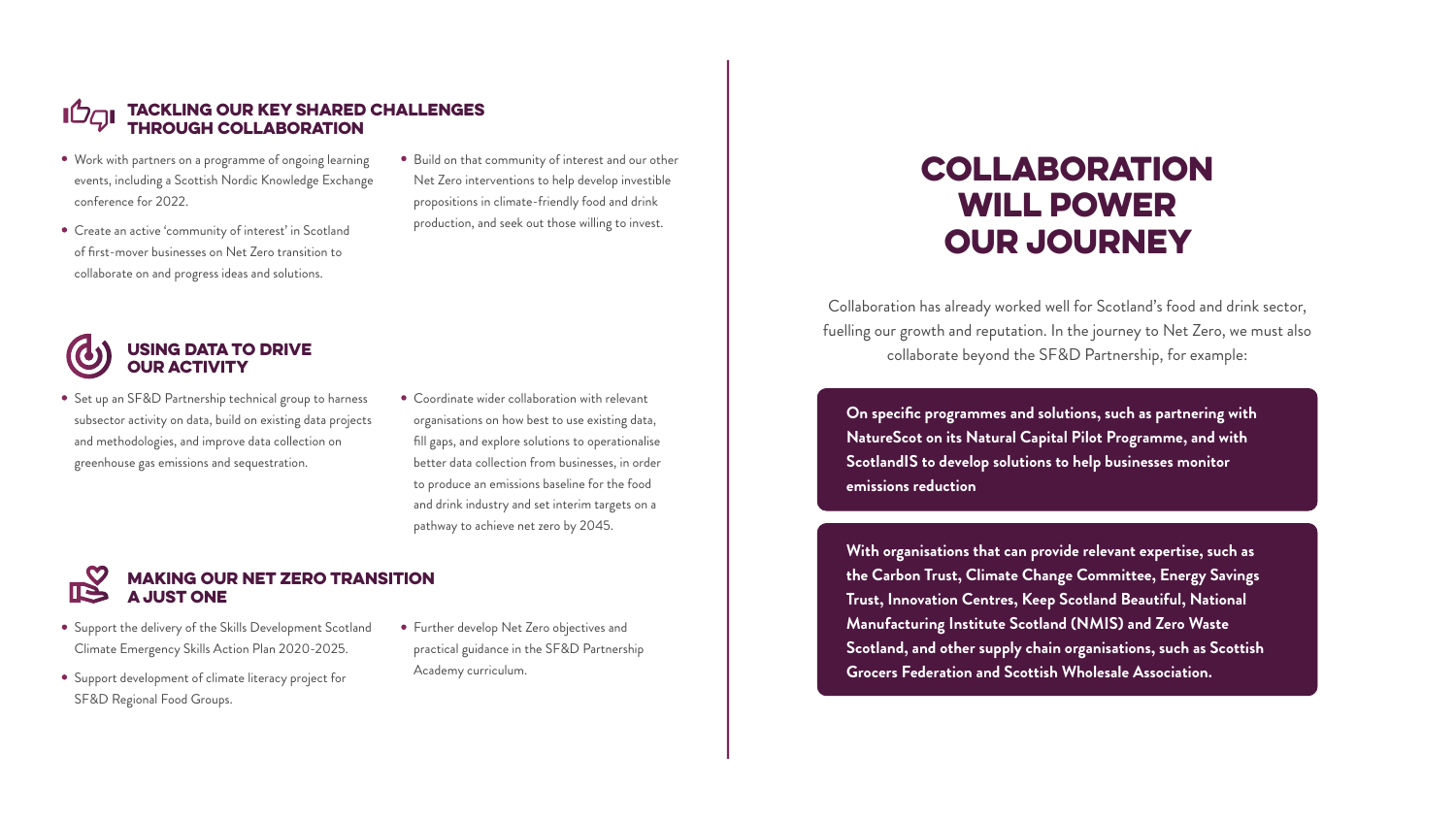We've outlined our own commitments and planned activity to support the food and drink sector on a successful journey to Net Zero. We also need to work with others, including the UK and Scottish Governments to ensure that Scotland's food and drink industry has the best environment in which to achieve this.

#### **This will include:**

## SETTING AN ENVIRONMENT FOR SUCCESS

- Developing resources for businesses of all sizes, showing the support and activity underway to guide their Net Zero transition and adding to resources such as the SF&D / Zero Waste Scotland Greening Your Business toolkit and the FDF Net Zero handbook.
- A coherent support and funding infrastructure that aligns with industry need, invests in the collaborative work set out in this document and supports the wider roll-out of successful pilots and approaches; that can be accessed with ease by all businesses, especially SMEs (including through known services like **[FindBusinessSupport.gov.scot](http://www.FindBusinessSupport.gov.scot))**; and that

assists businesses of all sizes to make longterm investments in low-carbon technologies.

> We'll also do more - working within and beyond the sector on other marketfocused events, pilots and initiatives that can maximise progress, deliver our commitments, bring businesses of all sizes and in all subsectors with us, and reinforce Scotland as a leader in sustainable food and drink production.

- Ensuring any mandatory reporting framework on Net Zero is integrated, wherever possible with existing voluntary requirements recognised across the industry and the UK
- A carbon accounting system that utilises the latest research, supporting the Scottish food and drink supply chain to make the most effective investment and management decisions to reach Net Zero.
- Holistic long-term legal and support frameworks, which are implemented consistently and pragmatically to ensure that greenhouse gas strategies and supply chain led decarbonisation approaches can be delivered without unintended consequences.

# **NEXT STEPS**

Over the coming months, we'll work across the SF&D Partnership to implement the interventions in this document, share knowledge and report on progress.

As we do this, collaboration will be more critical than ever and on a scale not seen before. If you think your own organisation could join forces with the SF&D Partnership to accelerate a just transition to Net Zero for Scotland's critical food and drink sector, we would love to hear from you.

#### **[Please get in touch at strategyteam@foodanddrink.scot](mailto:strategyteam%40foodanddrink.scot?subject=)**